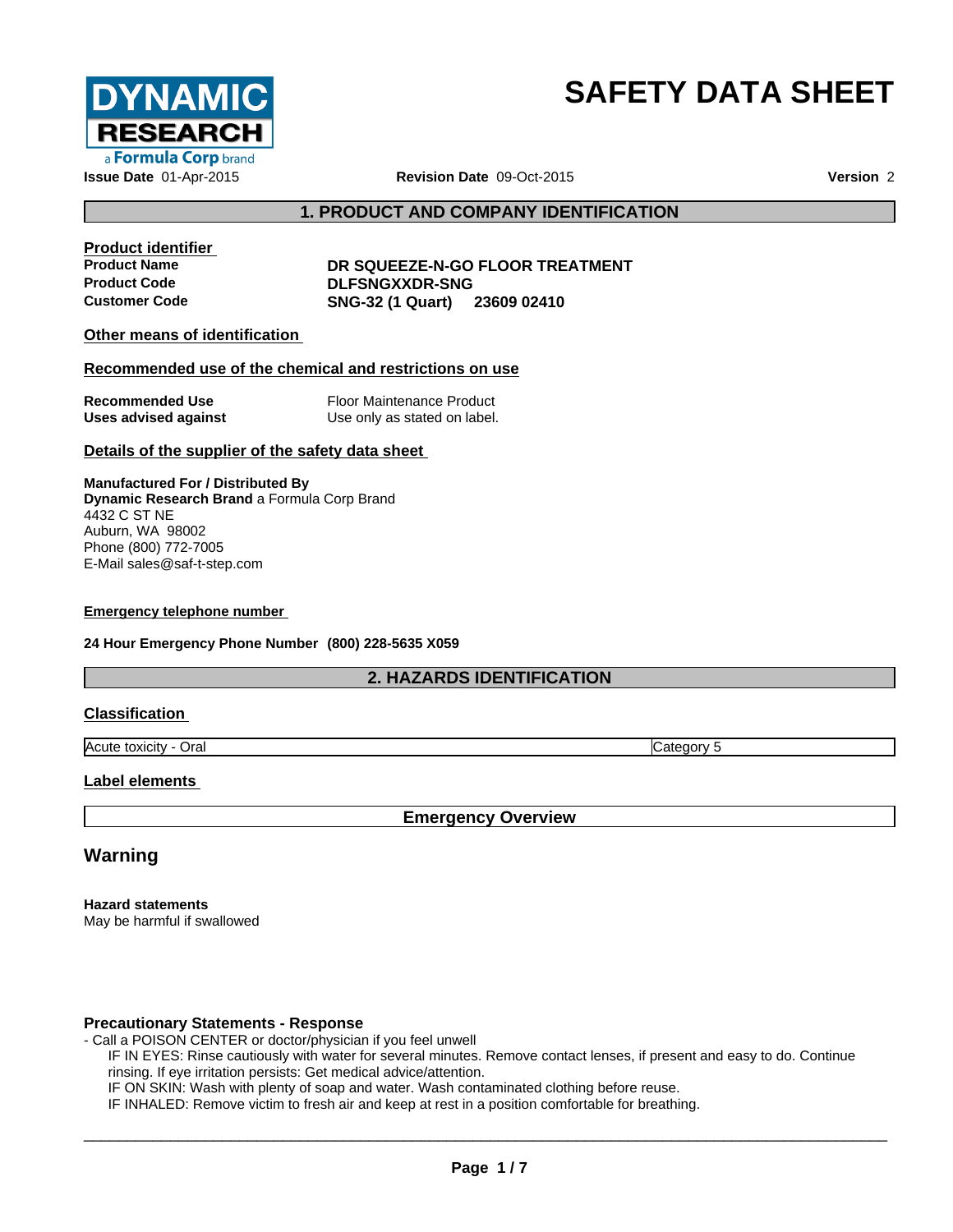IF SWALLOWED: Rinse mouth. DO NOT induce vomiting. Drink plenty of water.

## **Precautionary Statements - Storage**

- Keep out of reach of children

### **Precautionary Statements - Disposal**

- Disposal should be in accordance with applicable regional, national and local laws and regulations

## **Hazards not otherwise classified (HNOC)**

## **Other Information**<br>Unknown Acute Toxicity

0% of the mixture consists of ingredient(s) of unknown toxicity

## **3. COMPOSITION/INFORMATION ON INGREDIENTS**

| <b>Chemical Name</b>                         | CAS No.       | Weight-% | <b>Trade Secret</b> |
|----------------------------------------------|---------------|----------|---------------------|
| Water                                        | 7732-18-5     | 60-100   |                     |
| <b>PROPRIETARY</b>                           | Proprietary   | $5-10$   |                     |
| Propylene Glycol                             | $57 - 55 - 6$ | l -5     |                     |
| Xanthan Gum                                  | 11138-66-2    |          |                     |
| Tributoxvethvl Phosphate                     | 78-51-3       | I -5     |                     |
| 2,2,2-Trimethyl-1,3-Petanediol Diisobutyrate | 6846-50-0     | .1-1     |                     |

\*The exact percentage (concentration) of composition has been withheld as a trade secret.

## **4. FIRST AID MEASURES**

### **First aid measures**

| Wash skin with soap and water.                                                                                           |  |
|--------------------------------------------------------------------------------------------------------------------------|--|
| Rinse thoroughly with plenty of water for at least 15 minutes, lifting lower and upper eyelids.<br>Consult a physician   |  |
| Remove to fresh air.                                                                                                     |  |
| Clean mouth with water and drink afterwards plenty of water.                                                             |  |
| Most important symptoms and effects, both acute and delayed                                                              |  |
| Any additional important symptoms and effects are described in Section 11: Toxicology<br><b>Symptoms</b><br>Information. |  |
| Indication of any immediate medical attention and special treatment needed                                               |  |
| Treat symptomatically.                                                                                                   |  |
| <b>5. FIRE-FIGHTING MEASURES</b>                                                                                         |  |
|                                                                                                                          |  |

**Suitable extinguishing media** Use extinguishing measures that are appropriate to local circumstances and the surrounding environment.

**Protective equipment and precautions for firefighters** As in any fire, wear self-contained breathing apparatus pressure-demand, MSHA/NIOSH (approved or equivalent) and full protective gear

## **6. ACCIDENTAL RELEASE MEASURES**

## **Personal precautions, protective equipment and emergency procedures**

**Personal precautions** Ensure adequate ventilation, especially in confined areas.

#### **Environmental precautions**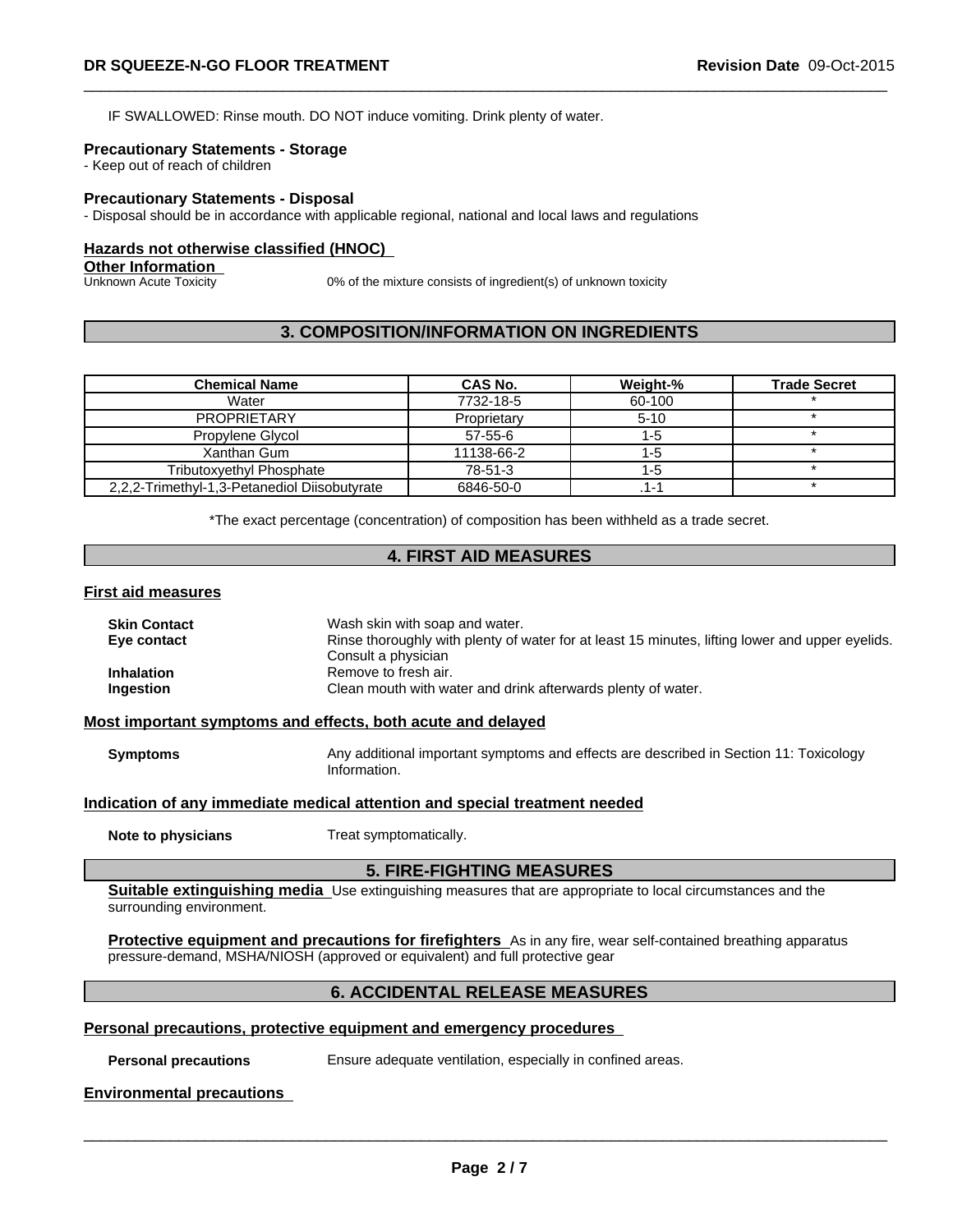**Environmental precautions** See Section 12 for additional ecological information.

## **Methods and material for containment and cleaning up**

| <b>Methods for containment</b> | Prevent further leakage or spillage if safe to do so. |
|--------------------------------|-------------------------------------------------------|
| Methods for cleaning up        | Pick up and transfer to properly labeled containers.  |

## **7. HANDLING AND STORAGE**

#### **Precautions for safe handling**

**Advice on safe handling** Handle in accordance with good industrial hygiene and safety practice.

## **Conditions for safe storage, including any incompatibilities**

| <b>Storage Conditions</b> | Keep containers tightly closed in a dry, cool and well-ventilated place. |
|---------------------------|--------------------------------------------------------------------------|
| Incompatible materials    | None known based on information supplied.                                |

## **8. EXPOSURE CONTROLS/PERSONAL PROTECTION**

## **Control parameters**

**Exposure Guidelines** This product, as supplied, does not contain any hazardous materials with occupational exposure limits established by the region specific regulatory bodies.

| <b>Chemical Name</b>        | <b>ACGIH TLV</b> | <b>OSHA PEL</b>                      | <b>NIOSH IDLH</b>           |
|-----------------------------|------------------|--------------------------------------|-----------------------------|
| 2-(2-methoxypropoxy)propano | STEL: 150 ppm    | TWA: 100 ppm                         | IDLH: 600 ppm               |
| 34590-94-8                  | TWA: 100 ppm     | TWA: 600 mg/m $3$                    | TWA: 100 ppm                |
|                             | S*               | (vacated) TWA: 100 ppm               | TWA: 600 mg/m $3$           |
|                             |                  | (vacated) TWA: 600 mg/m $3$          | STEL: 150 ppm               |
|                             |                  | (vacated) STEL: 150 ppm              | STEL: $900 \text{ mg/m}^3$  |
|                             |                  | (vacated) STEL: $900 \text{ mg/m}^3$ |                             |
|                             |                  | (vacated) S*                         |                             |
|                             |                  |                                      |                             |
| 1-methoxy-2-propanol        | STEL: 100 ppm    | (vacated) TWA: 100 ppm               | TWA: 100 ppm                |
| 107-98-2                    | TWA: 50 ppm      | (vacated) TWA: $360 \text{ mg/m}^3$  | TWA: $360 \text{ mg/m}^3$   |
|                             |                  | (vacated) STEL: 150 ppm              | STEL: 150 ppm               |
|                             |                  | (vacated) STEL: $540 \text{ mg/m}^3$ | STEL: 540 mg/m <sup>3</sup> |

*NIOSH IDLH Immediately Dangerous to Life or Health*

**Other Information** Vacated limits revoked by the Court of Appeals decision in AFL-CIO v.OSHA, 965 F.2d 962 (11th Cir., 1992).

## **Appropriate engineering controls**

| <b>Engineering Controls</b> | Showers, Eyewash stations & Ventilation systems |
|-----------------------------|-------------------------------------------------|
|-----------------------------|-------------------------------------------------|

## **Individual protection measures, such as personal protective equipment**

| Eye/face protection<br>Skin and body protection<br><b>Respiratory protection</b> | No special technical protective measures are necessary.<br>No special technical protective measures are necessary.<br>If exposure limits are exceeded or irritation is experienced, NIOSH/MSHA approved<br>respiratory protection should be worn. Positive-pressure supplied air respirators may be<br>required for high airborne contaminant concentrations. Respiratory protection must be<br>provided in accordance with current local regulations. |
|----------------------------------------------------------------------------------|--------------------------------------------------------------------------------------------------------------------------------------------------------------------------------------------------------------------------------------------------------------------------------------------------------------------------------------------------------------------------------------------------------------------------------------------------------|
| <b>General Hygiene</b>                                                           | Handle in accordance with good industrial hygiene and safety practice.                                                                                                                                                                                                                                                                                                                                                                                 |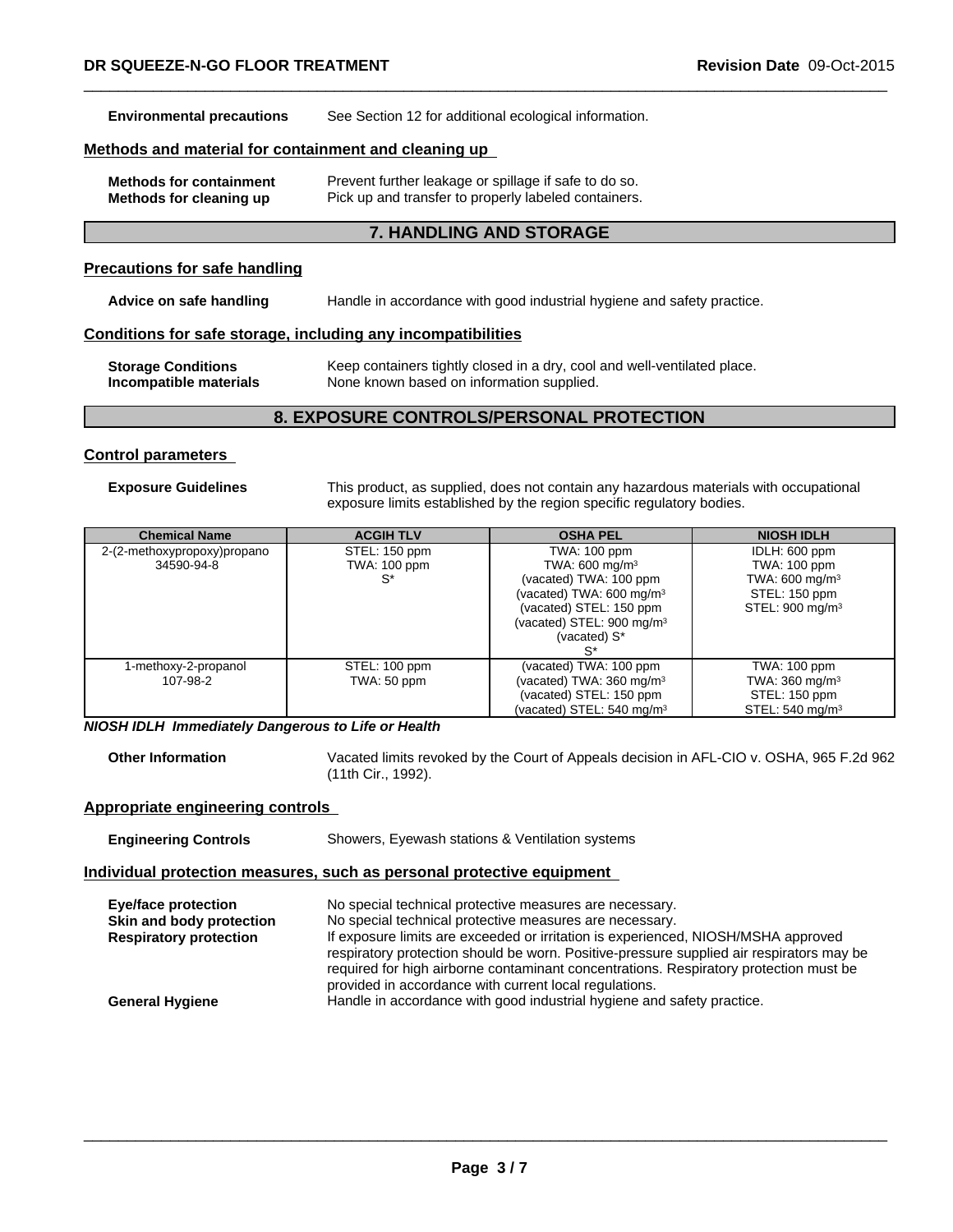## **9. PHYSICAL AND CHEMICAL PROPERTIES**

## **Information on basic physical and chemical properties**

| <b>Physical state</b>             | Liquid                   |                  |  |
|-----------------------------------|--------------------------|------------------|--|
| Appearance                        | Opaque                   |                  |  |
| Color                             | White                    |                  |  |
| Odor                              | Sweet                    |                  |  |
| <b>Odor threshold</b>             | No Information available |                  |  |
| <b>Property</b>                   | <b>Values</b>            | Remarks • Method |  |
| рH                                | $7.0 - 8.0$              |                  |  |
| <b>Specific Gravity</b>           | 1.01                     |                  |  |
| <b>Viscosity</b>                  | <b>Viscous</b>           |                  |  |
| Melting point/freezing point      | No Information available |                  |  |
| <b>Flash point</b>                | above 200F               |                  |  |
| Boiling point / boiling range     | No Information available |                  |  |
| <b>Evaporation rate</b>           | Same as water            |                  |  |
| Flammability (solid, gas)         |                          |                  |  |
| <b>Flammability Limits in Air</b> |                          |                  |  |
| <b>Upper flammability limit:</b>  | No Information available |                  |  |
| Lower flammability limit:         | No Information available |                  |  |
| Vapor pressure                    | No Information available |                  |  |
| Vapor density                     | No Information available |                  |  |
| <b>Water solubility</b>           | Miscible in water        |                  |  |
| <b>Partition coefficient</b>      | No Information available |                  |  |
| <b>Autoignition temperature</b>   | No Information available |                  |  |
| <b>Decomposition temperature</b>  | No Information available |                  |  |
| <b>Other Information</b>          |                          |                  |  |
| <b>Density Lbs/Gal</b>            | 8.4                      |                  |  |
|                                   |                          |                  |  |

**VOC Content (%)** 2.77% VOC CARB COMPLIANT for product category

## **10. STABILITY AND REACTIVITY**

| <b>Reactivity</b> |  |
|-------------------|--|
| No data available |  |

| <b>Stability</b><br><b>Possibility of Hazardous Reactions</b> None under normal processing. | Stable under recommended storage conditions.                              |                                                                                                                   |                                           |
|---------------------------------------------------------------------------------------------|---------------------------------------------------------------------------|-------------------------------------------------------------------------------------------------------------------|-------------------------------------------|
| <b>Conditions to avoid</b>                                                                  | Extremes of temperature<br>and direct sunlight.<br>Incompatible materials | None known<br>based on<br>information<br>supplied.<br><b>Hazardous</b><br><b>Decomposition</b><br><b>Products</b> | None known based on information supplied. |

## **11. TOXICOLOGICAL INFORMATION**

## **Information on likely routes of exposure**

| <b>Inhalation</b>   | No data available.           |
|---------------------|------------------------------|
| Eye contact         | May cause irritation.        |
| <b>Skin Contact</b> | May cause irritation.        |
| Ingestion           | May be harmful if swallowed. |

| <b>Chemical Name</b>       | <b>LD50</b>                             | <b>D50</b>                      | LC50.      |
|----------------------------|-----------------------------------------|---------------------------------|------------|
|                            | Dral                                    | Dermal                          | Inhalatior |
| Givcol<br><b>Propylenc</b> | $\sim$<br>Rat<br>$\sim$ llec<br>n.<br>∼ | 00000<br>Rabbit<br>ma/kc<br>uuu |            |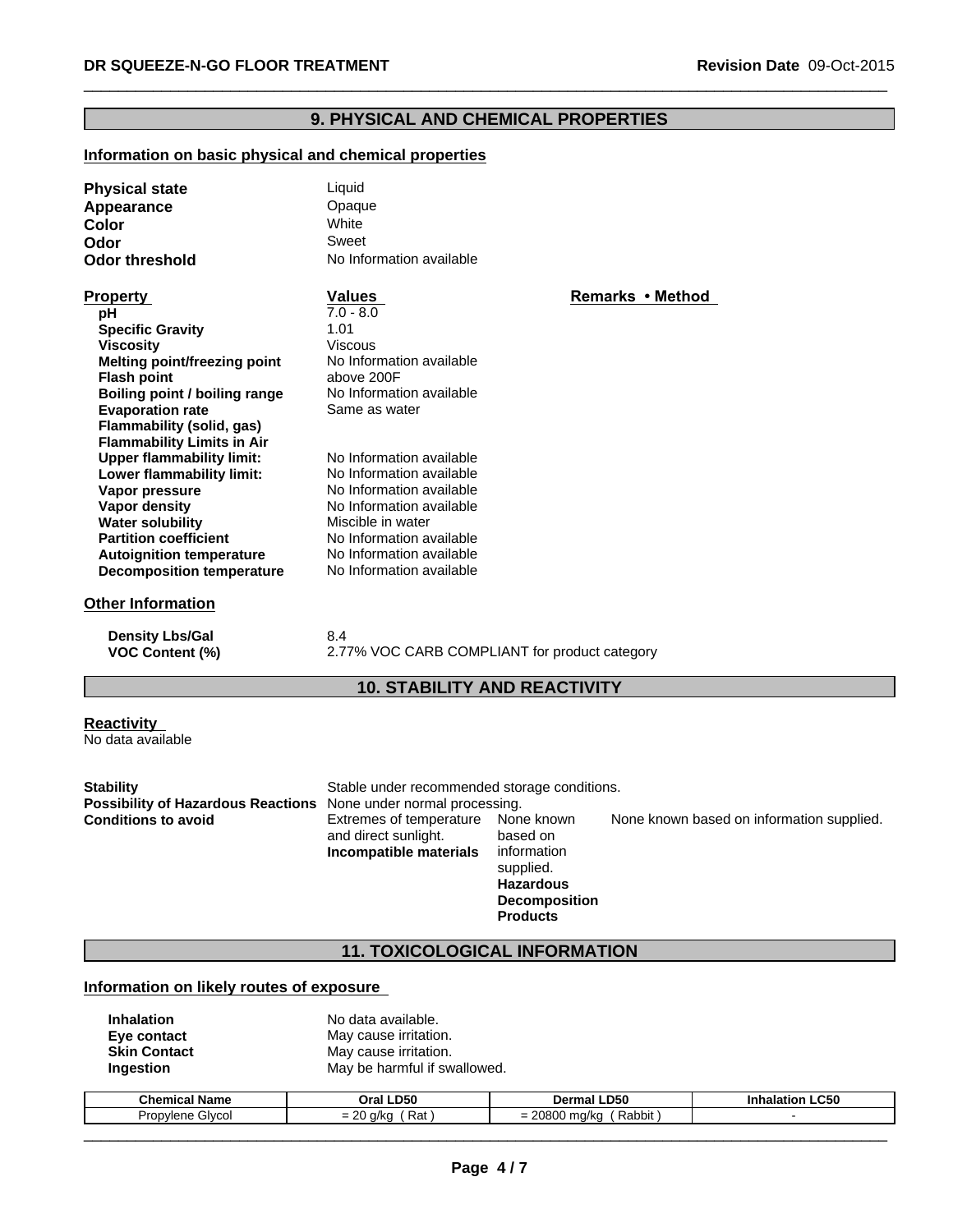| $   -$<br>57-55-6                   |                                                                                       |                                            |                                                             |
|-------------------------------------|---------------------------------------------------------------------------------------|--------------------------------------------|-------------------------------------------------------------|
| 2-propanol<br>-methox∨-∶<br>07-98-2 | (Rat)<br>7000<br>$\cdots$ matra $\cdots$<br>$\overline{\phantom{0}}$<br>ng/ng-<br>200 | J mg/kg (Rabbit)<br>∩∩מי<br>-<br>п.<br>. . | 7500<br>0 mg/L (Rat) 6 h<br>$\overline{\phantom{0}}$<br>vvv |

## **Information on toxicological effects**

**Symptoms** No Information available.

## **Delayed and immediate effects as well as chronic effects from short and long-term exposure**

| <b>Irritation</b><br><b>Sensitization</b><br><b>Germ cell mutagenicity</b><br>Carcinogenicity    | <b>MAY CAUSE SKIN IRRITATION.</b><br>No Information available.<br>No Information available.<br>This product does not contain any carcinogens or potential carcinogens as listed by OSHA,<br>IARC or NTP. |
|--------------------------------------------------------------------------------------------------|----------------------------------------------------------------------------------------------------------------------------------------------------------------------------------------------------------|
| <b>Reproductive toxicity</b><br><b>STOT - single exposure</b><br><b>STOT - repeated exposure</b> | No Information available.<br>No Information available.<br>No Information available.                                                                                                                      |
| <b>Aspiration hazard</b>                                                                         | No Information available.                                                                                                                                                                                |

## **Numerical measures of toxicity - Product Information**

**Unknown Acute Toxicity** 0% of the mixture consists of ingredient(s) of unknown toxicity

#### **The following values are calculated based on chapter 3.1 of the GHS document**

## **12. ECOLOGICAL INFORMATION**

## **Ecotoxicity**

9.01% of the mixture consists of components(s) of unknown hazards to the aquatic environment

| <b>Chemical Name</b>                                         | Algae/aguatic plants                                     | Fish                                                                                                                                                                                                           | Crustacea                                                                           |
|--------------------------------------------------------------|----------------------------------------------------------|----------------------------------------------------------------------------------------------------------------------------------------------------------------------------------------------------------------|-------------------------------------------------------------------------------------|
| Propylene Glycol<br>$57-55-6$                                | 19000: 96 h Pseudokirchneriella<br>subcapitata mg/L EC50 | 41 - 47: 96 h Oncorhynchus mykiss<br>mL/L LC50 static 51600: 96 h<br>Oncorhynchus mykiss mg/L LC50<br>static 710: 96 h Pimephales<br>promelas mg/L LC50 51400: 96 h<br>Pimephales promelas mg/L LC50<br>static | 10000: 24 h Daphnia magna mg/L<br>EC50 1000: 48 h Daphnia magna<br>mg/L EC50 Static |
| <b>Tributoxyethyl Phosphate</b><br>78-51-3                   |                                                          | 10.4 - 12.0: 96 h Pimephales<br>promelas mg/L LC50 flow-through                                                                                                                                                |                                                                                     |
| 2,2,2-Trimethyl-1,3-Petanediol<br>Diisobutyrate<br>6846-50-0 |                                                          | 1.55: 96 h Pimephales promelas<br>mg/L LC50 static                                                                                                                                                             | .46: 48 h Daphnia magna mg/L<br>EC50                                                |

## **Persistence and degradability** No Information available.

**Bioaccumulation** No Information available.

| <b>Chemical Name</b>        | <br>` coefficient<br>'artıtıon |
|-----------------------------|--------------------------------|
| Phosphate<br>Tributoxvethvl | .78<br>$3.65 - 4.$             |
| 78-51-3                     |                                |

**Other adverse effects** No Information available

## **13. DISPOSAL CONSIDERATIONS**

## **Waste treatment methods**

**Disposal of wastes** Disposal should be in accordance with applicable regional, national and local laws and regulations.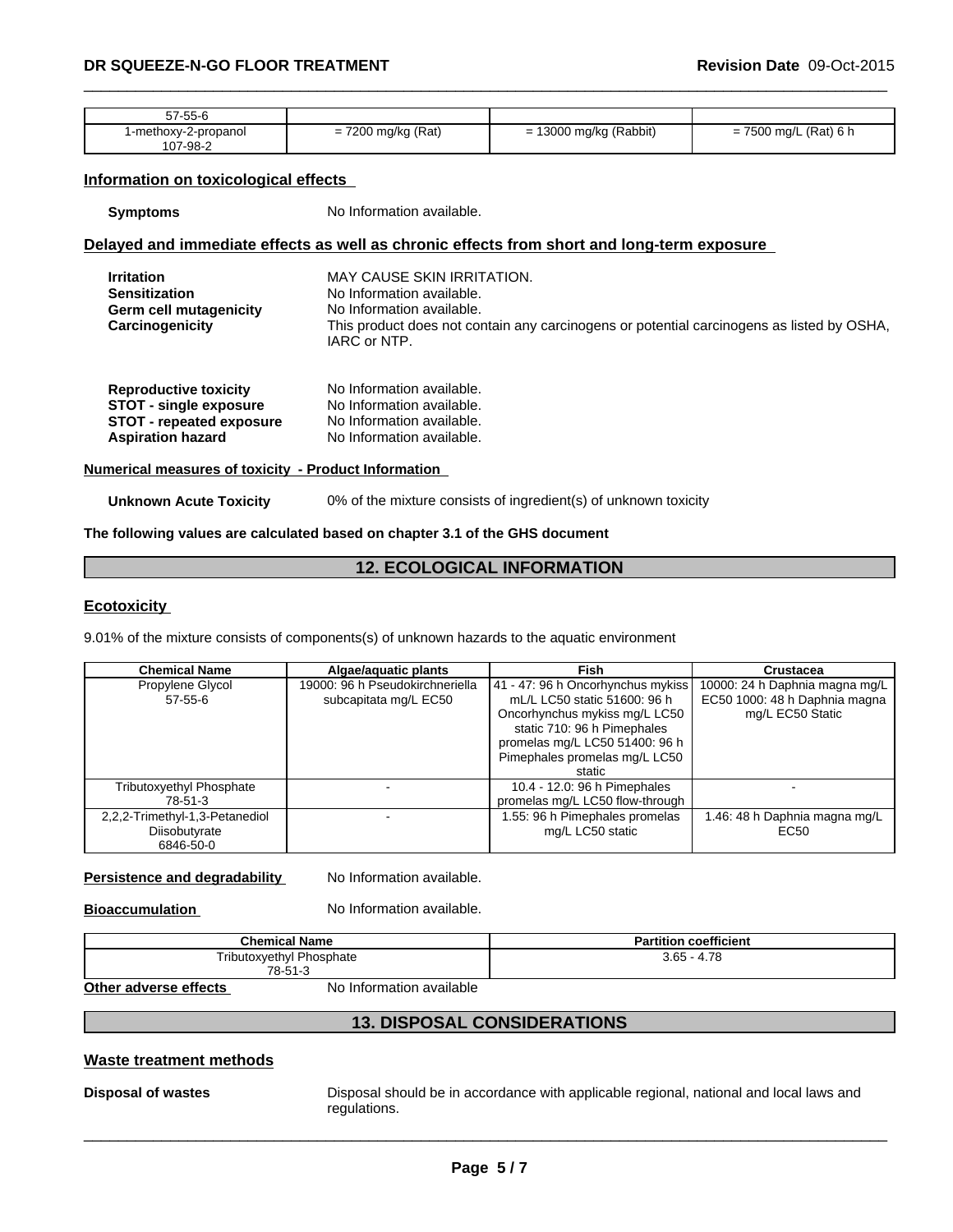**Contaminated packaging Do not reuse container.** 

## **14. TRANSPORT INFORMATION**

**Note:** The basic description below is specific to the container size. This information is provided for at a glance DOT information. Please refer to the container and/or shipping papers for the appropriate shipping description before tendering this material for shipment. For additional information, please contact the distributor listed in section 1 of this SDS.

### **U.S. Department of Transportation (USDOT)**

| 4x1 Gallon Case | Not regulated |
|-----------------|---------------|
|                 |               |

**Pails & Drums (<119 Gallons)***Not regulated*

| <b>15. REGULATORY INFORMATION</b> |          |                                                                          |          |  |  |
|-----------------------------------|----------|--------------------------------------------------------------------------|----------|--|--|
|                                   |          |                                                                          |          |  |  |
| <b>TSCA</b>                       | Complies | <b>DSL/NDSL</b>                                                          | Complies |  |  |
|                                   |          | TSCA - United States Toxic Substances Control Act Section 8(b) Inventory |          |  |  |

*DSL/NDSL - Canadian Domestic Substances List/Non-Domestic Substances List*

### **US Federal Regulations**

#### **SARA 313**

Section 313 of Title III of the Superfund Amendments and Reauthorization Act of 1986 (SARA). This product does not contain any chemicals which are subject to the reporting requirements of the Act and Title 40 of the Code of Federal Regulations, Part 372

| SARA 311/312 Hazard Categories    |    |  |
|-----------------------------------|----|--|
| Acute health hazard               | No |  |
| <b>Chronic Health Hazard</b>      | No |  |
| Fire hazard                       | No |  |
| <b>Reactive Hazard</b>            | No |  |
| Sudden release of pressure hazard | No |  |

### **CWA** (Clean Water Act)

This product does not contain any substances regulated as pollutants pursuant to the Clean Water Act (40 CFR 122.21 and 40 CFR 122.42)

### **CERCLA**

This material, as supplied, does not contain any substances regulated as hazardous substances under the Comprehensive Environmental Response Compensation and Liability Act (CERCLA) (40 CFR 302) or the Superfund Amendments and Reauthorization Act (SARA) (40 CFR 355). There may be specific reporting requirements at the local, regional, or state level pertaining to releases of this material

## **US State Regulations**

#### **California Proposition 65**

This product does not contain any Proposition 65 chemicals.

### **U.S. State Right-to-Know Regulations**

| <b>Chemical</b><br>Name                                  | <b>New</b><br><b>Larcay</b><br>$\sim$ | พเดออดบเเนอซแอ | −•<br>anıd |
|----------------------------------------------------------|---------------------------------------|----------------|------------|
| -<br>'<br>$1 - 1$<br>Inn<br><b>GIVCO</b><br>iene<br>าบมง |                                       |                |            |